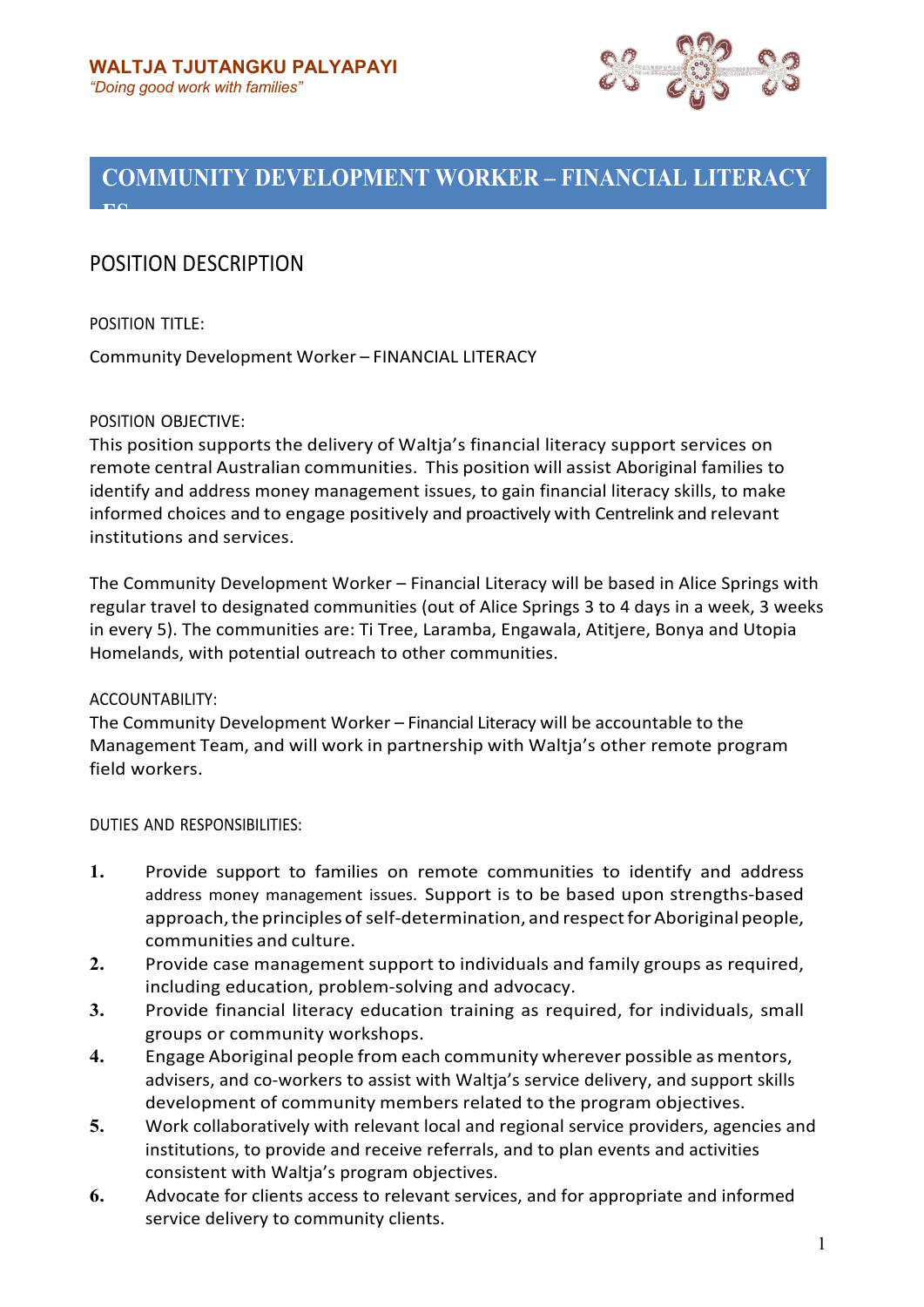

- **7.** Complete and provide appropriate and up-to-date documentation related to community visits, travel plans, data reporting, and client/community support provided or requested.
- **8.** Where appropriate assist in the preparation of submissions for external funding
- **9.** Work as part of Waltja'steam across all projects. Work together with other staff, Management and elected Board Members. Support and mentor junior staff where relevant. Participate in Waltja events and meetings as directed.
- **10.** Represent Waltja at Conferences, Seminars, Meetings, and Committees and in other community forums.
- **11.** Identify training and professional needs/opportunities, and undertake training as directed by Management Team
- **12.** A commitment to comply with all Waltja Policy and Procedures and Code of Conduct.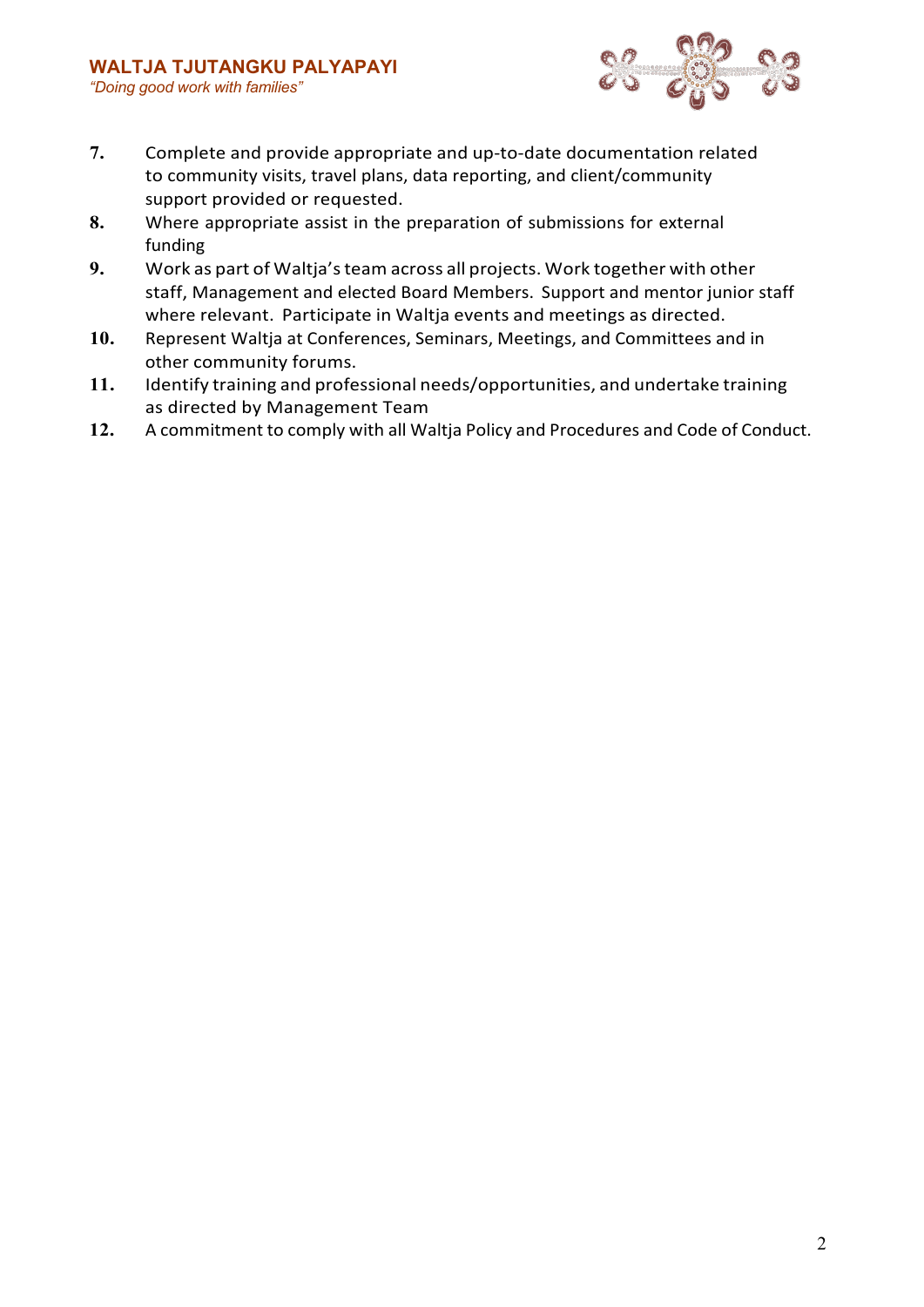

# SELECTION CRITERIA

## *Essential:*

- 1. A commitment to Aboriginal self-determination, demonstrated ability to relate sensitively and effectively with Indigenous people and demonstrated awareness of the issues affecting Aboriginal children/young people and their families in central Australia.
- 2. Previous experience in community development work, including community consultation, service delivery, performance and data reporting, and evaluation.
- 3. Previous experience in the provision of money management and/or financial literacy services
- 4. Qualifications in Business services or Community Development, and the capacity to explain how the knowledge gained through this qualification relates to the requirements of this position.
- 5. Previous experience working successfully in a dynamic team environment and managing a diverse workload accordingly; proven experience of successful time management in a complex work environment.
- 6. Demonstrated capacity for strategic decision-making, and initiative to make appropriate decisions when required.
- 7. Current NT Drivers License or commitment to transfer current Drivers License to NT immediately upon appointment.
- 8. Current NT Working with Children and Vulnerable Persons (Ochre Card) authorization, or the capacity to acquire this within 6 weeks of provisional appointment.
- 9. Willingness to undertake a Police Check (for criminal history) required within 6 weeks of provisional appointment.

## *Desirable:*

- 1. Experience working in or with remote central Australian Aboriginal communities.
- 2. Experience working with Aboriginal families to assist them to make positive change and/or to address barriers to self-determination
- 3. Functional knowledge and skill in a central Australian Aboriginal language, particularly Pintupi-Luritja, Pitjantjatjara or Arrernte.
- 4. Experience driving 4WD vehicles in remote areas.

## SALARY PACKAGE:

1. SCHADS Award Level 4-5 (depending upon qualifications): current range is \$37.54/hr to \$42.94 per hr plus superannuation